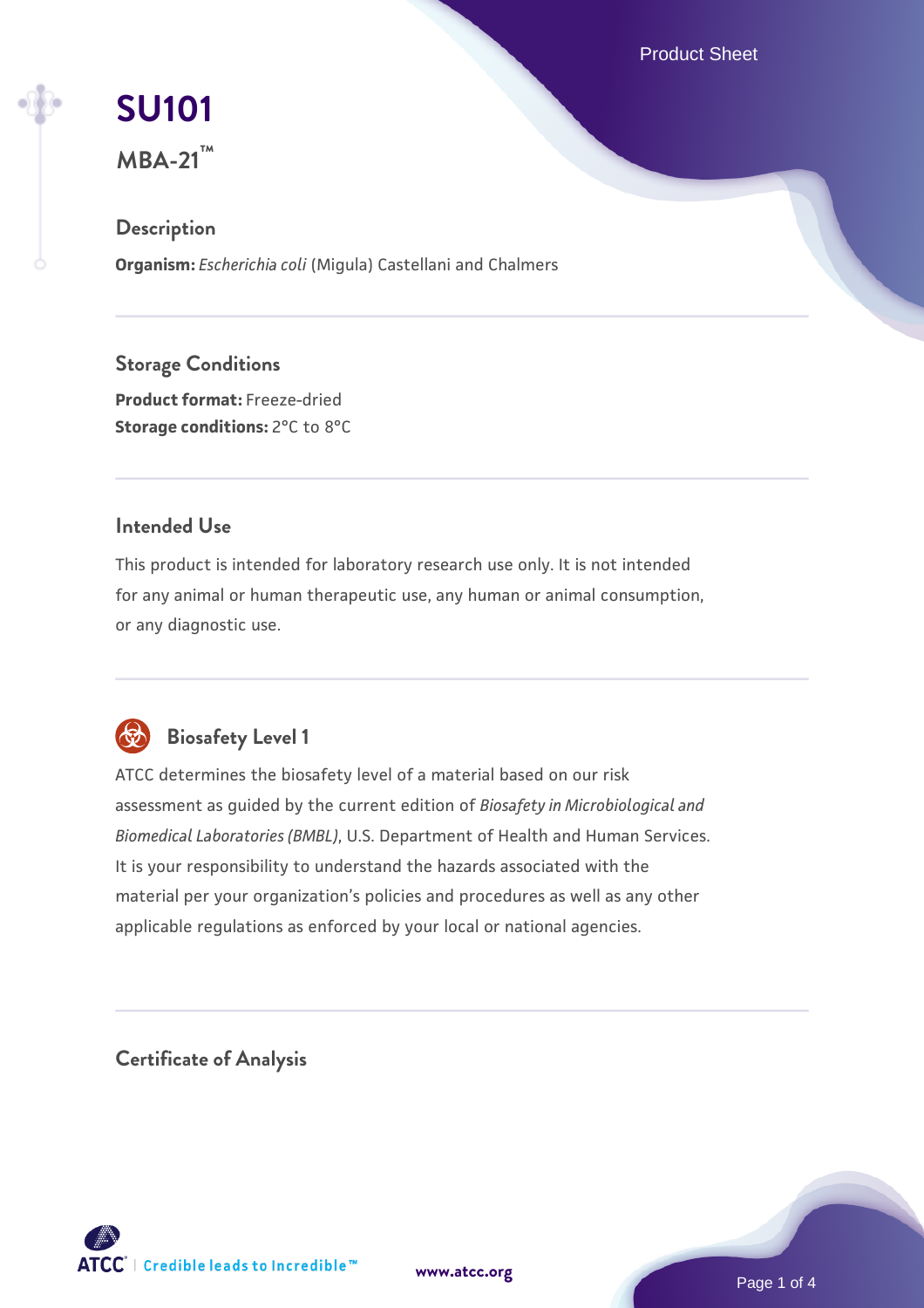For batch-specific test results, refer to the applicable certificate of analysis that can be found at www.atcc.org.

#### **Material Citation**

If use of this material results in a scientific publication, please cite the material in the following manner: SU101 (ATCC MBA-21)

#### **References**

References and other information relating to this material are available at www.atcc.org.

#### **Warranty**

The product is provided 'AS IS' and the viability of ATCC<sup>®</sup> products is warranted for 30 days from the date of shipment, provided that the customer has stored and handled the product according to the information included on the product information sheet, website, and Certificate of Analysis. For living cultures, ATCC lists the media formulation and reagents that have been found to be effective for the product. While other unspecified media and reagents may also produce satisfactory results, a change in the ATCC and/or depositor-recommended protocols may affect the recovery, growth, and/or function of the product. If an alternative medium formulation or reagent is used, the ATCC warranty for viability is no longer valid. Except as expressly set forth herein, no other warranties of any kind are provided, express or implied, including, but not limited to, any implied warranties of merchantability, fitness for a particular purpose, manufacture according to cGMP standards, typicality, safety, accuracy, and/or noninfringement.



**[www.atcc.org](http://www.atcc.org)**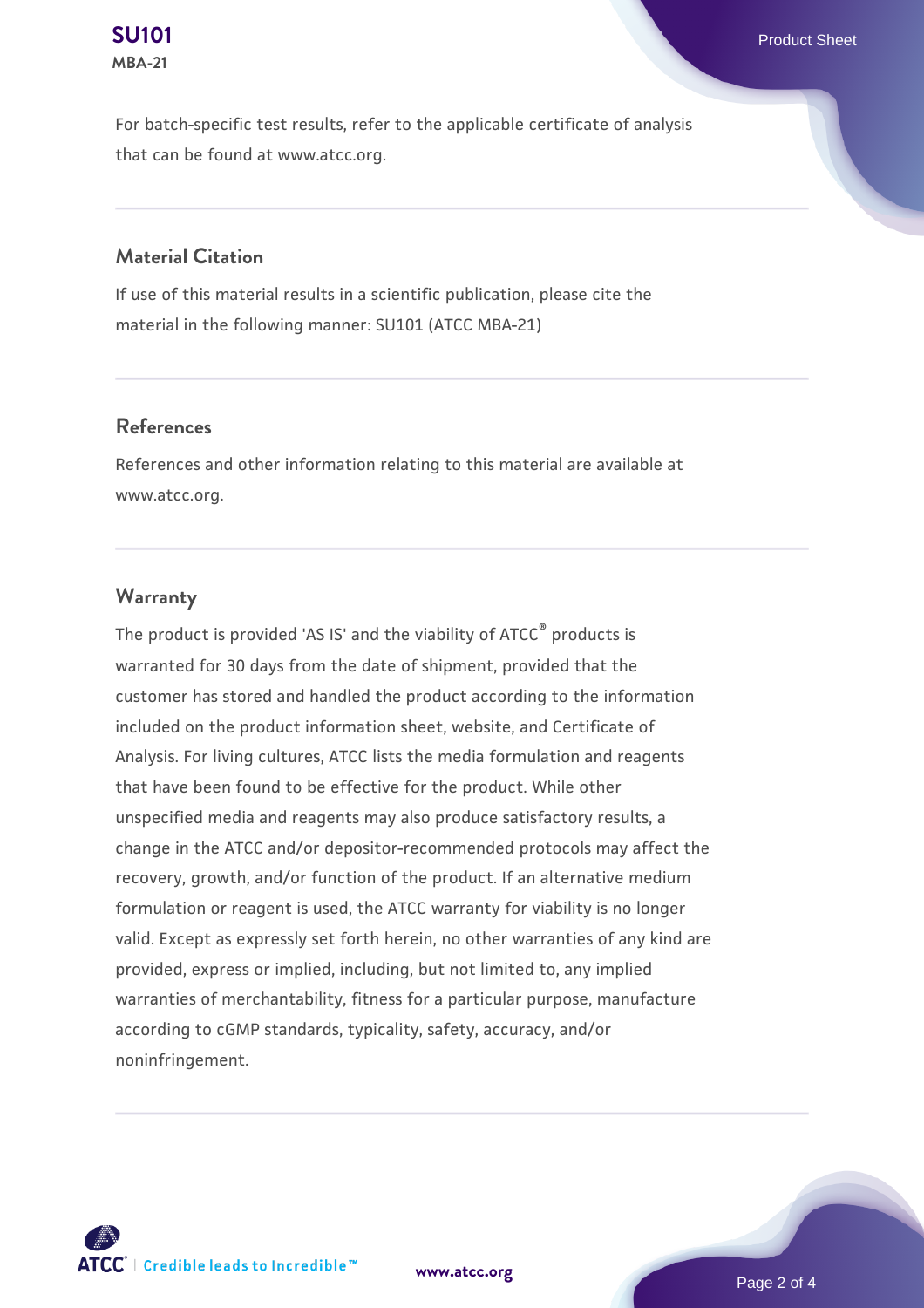#### **Disclaimers**

This product is intended for laboratory research use only. It is not intended for any animal or human therapeutic use, any human or animal consumption, or any diagnostic use. Any proposed commercial use is prohibited without a license from ATCC.

While ATCC uses reasonable efforts to include accurate and up-to-date information on this product sheet, ATCC makes no warranties or representations as to its accuracy. Citations from scientific literature and patents are provided for informational purposes only. ATCC does not warrant that such information has been confirmed to be accurate or complete and the customer bears the sole responsibility of confirming the accuracy and completeness of any such information.

This product is sent on the condition that the customer is responsible for and assumes all risk and responsibility in connection with the receipt, handling, storage, disposal, and use of the ATCC product including without limitation taking all appropriate safety and handling precautions to minimize health or environmental risk. As a condition of receiving the material, the customer agrees that any activity undertaken with the ATCC product and any progeny or modifications will be conducted in compliance with all applicable laws, regulations, and guidelines. This product is provided 'AS IS' with no representations or warranties whatsoever except as expressly set forth herein and in no event shall ATCC, its parents, subsidiaries, directors, officers, agents, employees, assigns, successors, and affiliates be liable for indirect, special, incidental, or consequential damages of any kind in connection with or arising out of the customer's use of the product. While reasonable effort is made to ensure authenticity and reliability of materials on deposit, ATCC is not liable for damages arising from the misidentification or misrepresentation of such materials.

Please see the material transfer agreement (MTA) for further details regarding the use of this product. The MTA is available at www.atcc.org.

**Copyright and Trademark Information**